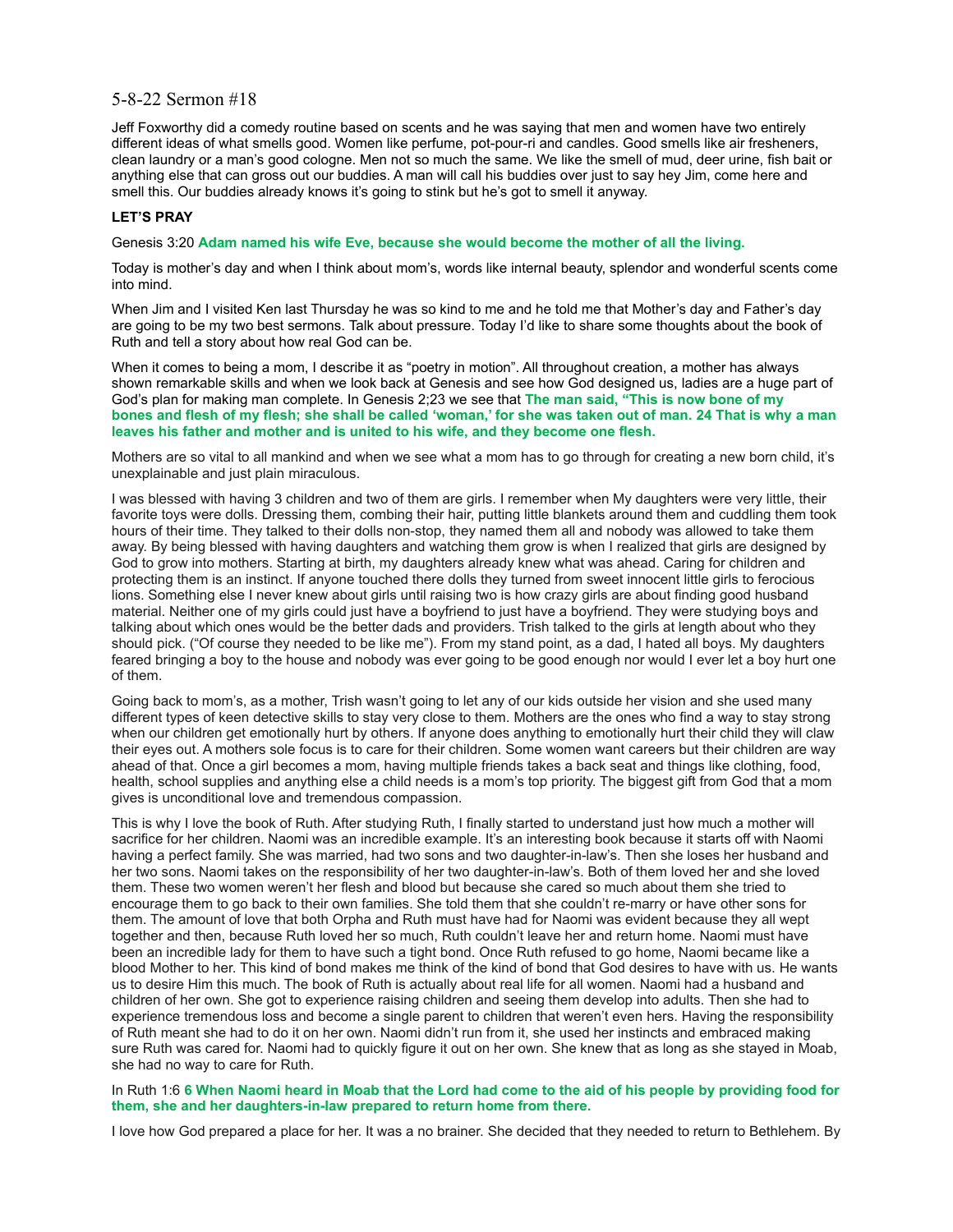instincts, Naomi knew that she had to provide for food and shelter. But, it didn't stop there. Naomi had to help Ruth with finding a good husband. Because she cared so much about Ruth, she was willing to sacrifice her grieving for protecting Ruth and doing everything she could for her. I see how much God loved Naomi. It may have appeared like Naomi and Ruth had no way to care for themselves but, God provided a way. Naomi thought of Boaz. He was the one who Naomi knew to go to. Naomi knew Boaz was a good man and he was also a close relative. God's timing was perfect. The seasons changed over ten years and food had returned to Bethlehem. Returning to Bethlehem was the answer she needed to hear. Ruth wasn't from Bethlehem but she was granted favor from Boaz. She was willing to serve and work the fields and this is why she was also able to bring food home to Naomi. Ruth was an outsider yet Boaz gave strict instructions to his workers about how to help Ruth.

My personal opinion about mothers is; Mothers are very calculating and also very careful with how they are going to provide their children with just the right spouse. Naomi knew how to place Ruth at the right place and at the right time.

In chapter three it says, **3 One day Ruth's mother-in-law Naomi said to her, "My daughter, I must find a home[\[a\]](https://www.biblegateway.com/passage/?search=Ruth%203&version=NIV#fen-NIV-7174a) for you, where you will be well provided for. 2 Now Boaz, with whose women you have worked, is a relative of ours. Tonight he will be winnowing barley on the threshing floor. 3 Wash, put on perfume, and get dressed in your best clothes. Then go down to the threshing floor, but don't let him know you are there until he has finished eating and drinking. 4 When he lies down, note the place where he is lying. Then go and uncover his feet and lie down. He will tell you what to do."**

Naomi called her a daughter and devised a plan for Ruth. As a mother, she knew Ruth needed a good home and Naomi took all of her own pain and set it aside so she could instruct Ruth on what to do. Mothers are very crafty and very observant. Naomi used her knowledge of what men desire and uses Ruth's beauty and perfume to entice Boaz.

# "As men, we don't have a clue"

Mothers have tremendous loyalty and this kind of eternal love is only found in mom's. Naomi was a genius! All of her motherly instincts kicked in and instead of just thinking about herself, she did everything she could to make sure Ruth would be taken care of.

In preparation of this mother's day message, I did some additional investigating on my own. I went to my two favorite counselors. First I asked my 11 year old granddaughter what a mom is to her, she said eternal love and protection. Then I asked my 8 year old grandson the same thing and he said forever love. I didn't ask them this question when they were together and they both shared the same thought with me. "Out of the mouths of babes". Both of these children are so incredible and I'm so blessed to have a family of believers around me. The only way they could of thought this was because of how great of a mom they have. My daughter and son-in-law love the Lord. As a family, we all freely talk about God a lot. When they said Eternal Love, it made me pause and think. It challenged me with describing what eternal love means to me.

#### How could a child actually know this?

When I think of Eternal Love, my mind goes to heaven and it makes me think about how much God loves compared to us. God so loved the world He gave His only son. God desires to free us from the bondage of sin and this is only for those who believe that Jesus died for our sin. Another thought was; nothing can stop us from ever being separated from the love of God.

Trish and I are going to be celebrating 40 years of marriage next January and God has walked us through some very deep spots. Even though we've both hurt each other pretty bad and we've both had to make some hard choices, we've both trusted that God can get us through anything. Instead of taking the worlds way out, we've been able to experience just how much God can protect us and we've got to experience how much He blesses us for trusting Him.

Trish has been a great example of what a Godly mother is. All 3 of our children have tremendous respect for her and they will defend her to the hilt. When I think of my own mom, I also think of the word eternal love. It's total unconditional love. My mom, Trish and both of my daughters are why I'm able to see how a mom can show an eternal loving God to children.

(I kind of feel bad for Trish because she hasn't been able to fix me yet.) and when it comes to our children, she's still trying to fix them too. Even though we frustrate her, she still never gives up. Yes, men and women are totally different. Men don't understand women and women can't figure out men. That's what makes us complete.

### I love how Genesis 2;23 shows this. **The man said, "This is now bone of my bones and flesh of my flesh; she shall be called 'woman,' for she was taken out of man." 24 That is why a man leaves his father and mother and is united to his wife, and they become one flesh.**

This shows how God makes us equal in his love. Men and women have to be different because that's what makes us complete. A mothers love and protection is unlike that of any man. The glow, the smile, the soft touch and the cuddling of her arms is amazing. The bond that a mom has with their children is so different than that of a man. Nurturing, protecting, caring for a child's needs. A child's life is always in a moms mind.

To close today I would like to share Proverbs 31:25-28 **25 She is clothed with strength and dignity; she can laugh at the days to come 26 She speaks with wisdom, and faithful instruction is on her tongue. 27 She watches**